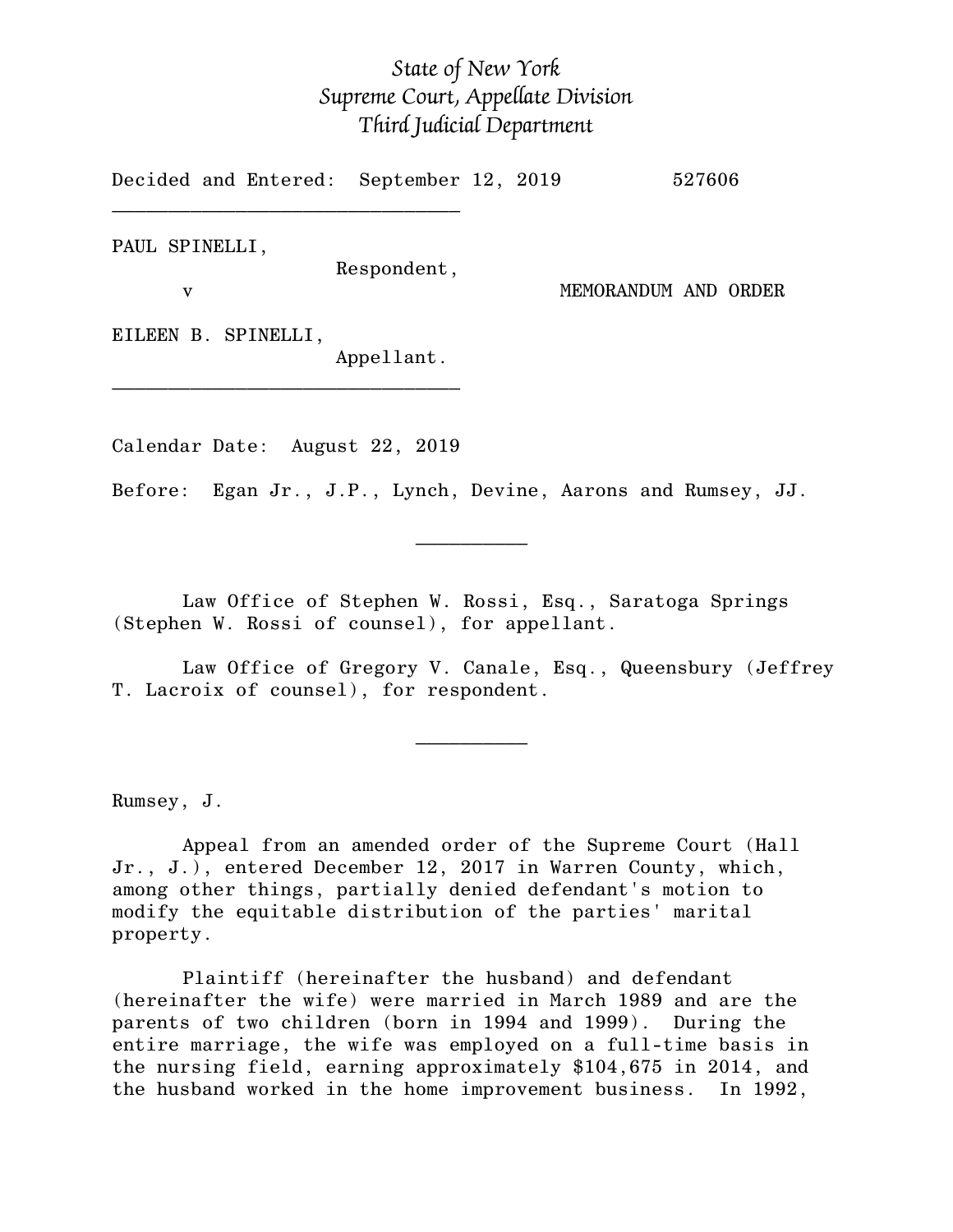## -2- 527606

the parties formed a business known as LPS Enterprises to provide warranty services to a window manufacturer in several states. In 1995, the parties transferred all assets of LPS to a new corporation named KPS Enterprises, Inc., which later began doing business under the assumed name of Windows, Doors, Etc. Less than four weeks prior to commencement of the divorce action, without the wife's knowledge, the husband filed a certificate to conduct business under the assumed name of Windows & Doors and transferred all of KPS Enterprises' funds to a new bank account that was under his exclusive control. The husband commenced this action on September 27, 2012, transferred all of the assets formerly held by KPS Enterprises to a new limited liability company that he had formed – Windows, Doors, Shades & More LLC – and opened yet another bank account. The wife did not learn of these transfers until after this action was commenced. The parties also jointly owned two apartment buildings – each containing two units – that the husband managed.

After trial, Supreme Court issued a decision finding that the husband had engaged in "an ongoing pattern of conversion of marital assets, refusal to contribute to marital debt and continuous wasteful dissipation of marital assets," which prevented it from determining the value of the parties' business and accompanying debt and resulted in the husband reaping all of the benefits of the business while burdening the wife with much of the debt. The court considered the husband's wrongful conduct in fashioning its equitable distribution award. In March 2016, a judgment of divorce was entered ordering that the apartment buildings be sold with the net proceeds divided equally and that the business be distributed entirely to the husband, with the outstanding business debt of \$77,000 paid entirely from the husband's share of the proceeds from the sale of the apartment buildings. The husband was further ordered to pay the premiums necessary to maintain a Northwestern life insurance policy with a death benefit of \$500,000 for the benefit of the wife and the children. As further relevant here, the court also considered the husband's conduct in dividing the parties' retirement assets, ordering that the husband receive 25% of the wife's retirement accounts and that the husband's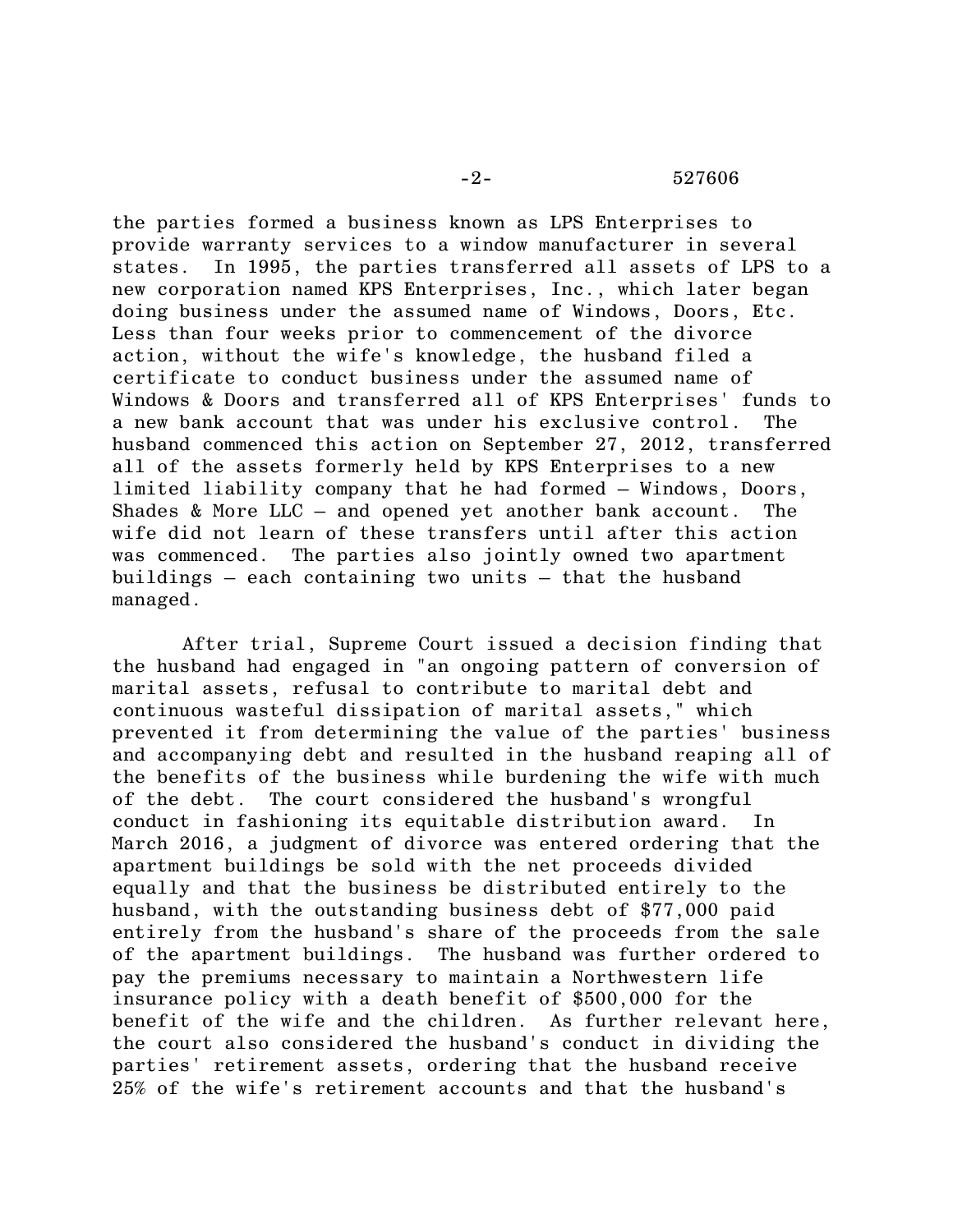retirement accounts be divided equally. It is undisputed that the \$500,000 Northwestern policy that Supreme Court directed the husband to maintain had lapsed prior to entry of judgment.

Neither party perfected an appeal from the judgment. The parties engaged in negotiations regarding lapse of the Northwestern life insurance policy, which left the husband with no life insurance, and the fact that the value of his retirement account was approximately one half of the value submitted to, and considered by, Supreme Court when it entered judgment. In March 2017, the wife moved for an order, as relevant here, finding the husband in contempt for his willful failure to comply with the judgment, compelling the husband to provide life insurance and redistributing the parties' retirement accounts. In opposition to the wife's order to show cause, the husband asserted that he was attempting to comply with the judgment of divorce by obtaining a new life insurance policy as requested by the wife, even though he averred that it was not ordered by the court. The husband, however, maintained that he would not be able to obtain a life insurance policy because the yearly premiums would be far beyond what he could afford and, further, his advanced age of 74 years and the state of his health rendered him "virtually uninsurable." The husband thereafter filed a cross motion seeking an order directing immediate payment to him of \$60,375.75, representing 25% of the wife's retirement accounts. While the motions were pending, the wife obtained two policies insuring the husband, one for \$100,000 and one for \$150,000, with annual premiums of \$2,950 and \$4,445, respectively.

By amended order entered on December 12, 2017, Supreme Court, as relevant here, denied the wife's motion for contempt without a hearing, ordered the husband to pay the annual premiums for both of the new policies until the parties' youngest child graduates from college – not to exceed four years after his graduation from high school – and then continue to pay the premium for the \$100,000 policy for an additional 10 years and, further, reaffirmed division of the parties' retirement assets – ordering that the husband receive 25% of the wife's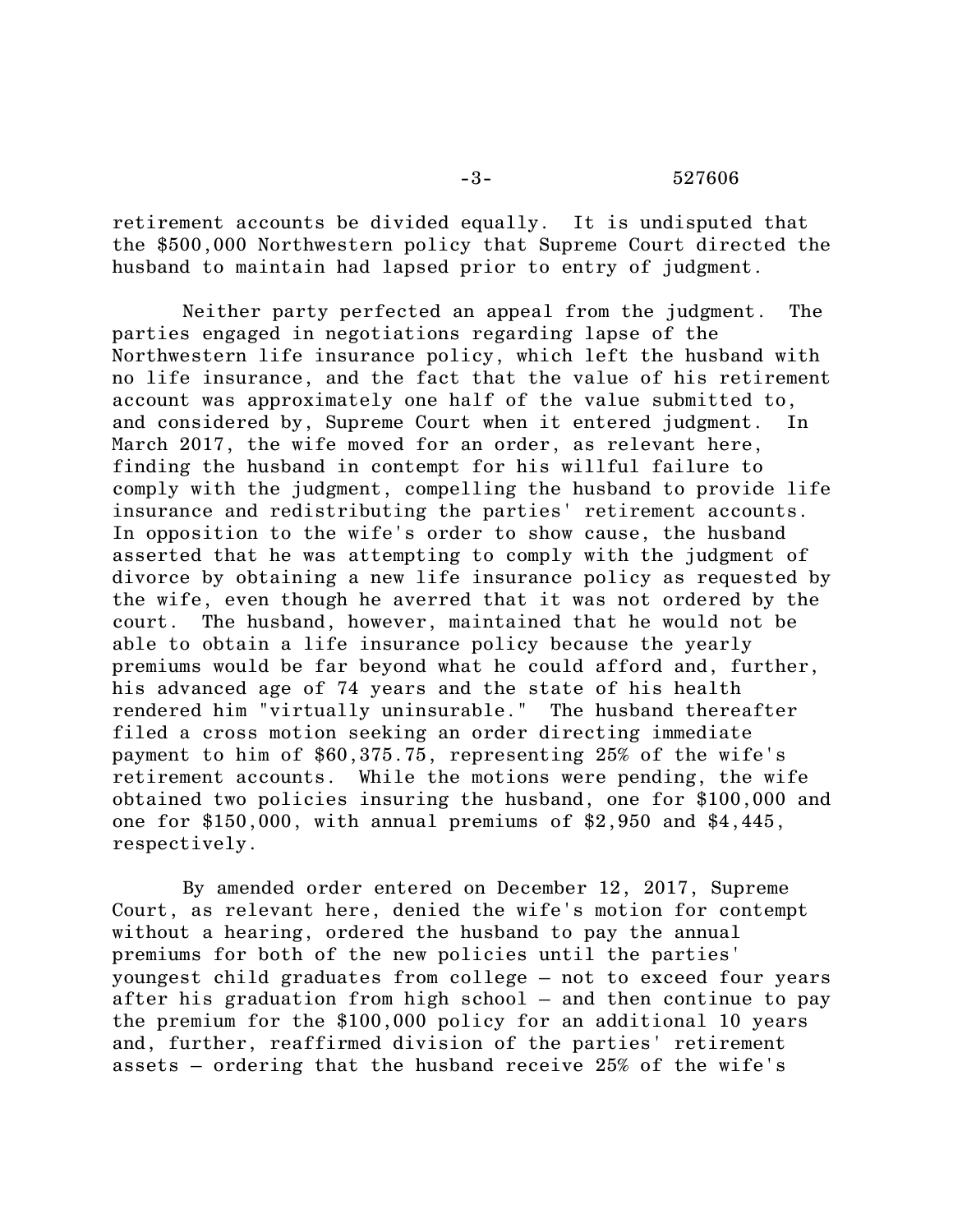-4- 527606

retirement accounts and the wife receive 50% of the husband's retirement account balance. The wife appeals.

On appeal, the wife contends that the order failed to comply with the judgment in two principal respects – by failing to ensure that the husband provided life insurance and by depriving her of the intended share of the parties' retirement accounts. She now argues for reversal and urges this Court to make her whole, suggesting that we refashion the equitable distribution award. We are precluded from revisiting the equitable distribution award by the wife's failure to appeal from the judgment. The wife's counsel emphasizes that he provided Supreme Court with proof that the life insurance policy had lapsed before it rendered its decision. There were two proper means available to correct that error – a posttrial motion made within 15 days after decision (see CPLR 4404 [b]; 4405) or appeal from the judgment. The wife did neither; therefore, she is bound by the judgment, subject to correction of a mistake that does not affect a substantial right of a party  $(\text{see CPLR } 5019 \text{ [a]}).$ 

On appeal, the husband asserts that Supreme Court had the authority to correct the error in the judgment that resulted from the award of the lapsed insurance policy. The wife has acknowledged that it is unlikely that the husband can provide a \$500,000 replacement policy, even if ordered to do so, and, consequently, requested alternative relief.<sup>1</sup> In this unique case, based on the parties' respective positions, we agree that the substantial rights of the parties would not be affected by correction of the judgment to provide a suitable replacement for the Northwestern policy. The wife represents, without contradiction, that the \$100,000 and \$150,000 replacement policies have also lapsed; therefore, Supreme Court's wellintentioned order directing the husband to pay the premiums on

 $\overline{\phantom{a}}$ 

She specifically requested that the husband be directed to pay the premiums for the  $$150,000$  and  $$100,000$  policies  $$ amounting to a total death benefit of one half of the lapsed policy – until the parties' youngest child graduates from college and that he be directed to continue to pay the premiums for the \$150,000 policy thereafter.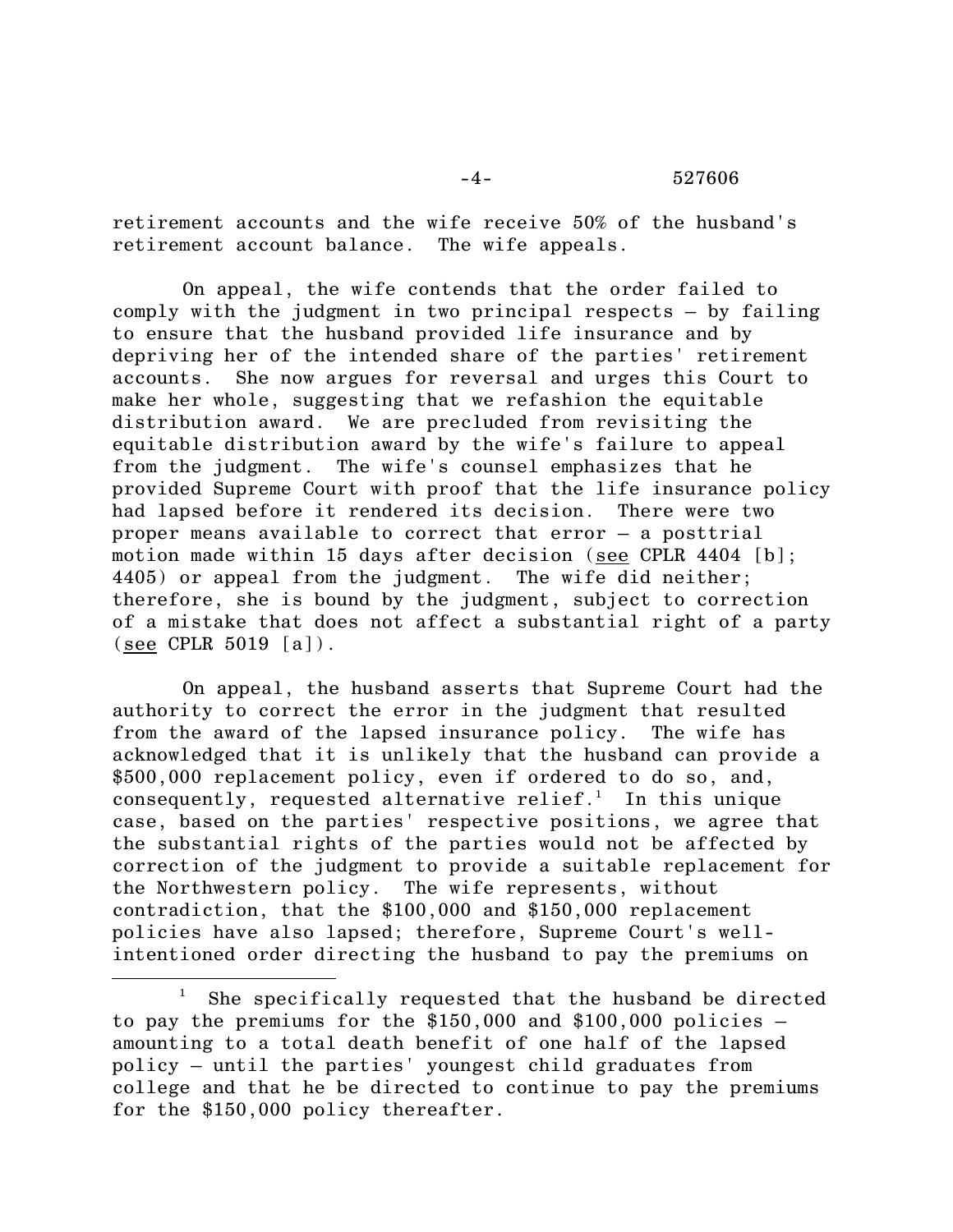## -5- 527606

these policies affords the wife no benefit. Moreover, the parties concede the impracticability of the husband obtaining meaningful life insurance coverage given his age and medical history.

In light of these considerations, we order the husband to pay the wife a sum equal to the premiums that he would have paid on the lapsed \$500,000 Northwestern policy, plus its cash value. The annual premium that the husband would have been required to pay for the remainder of his life was \$10,042. At the date of judgment, the husband was 74 years old and his life expectancy was then 10.4 years (see 1B NY PJI 3d Appendix A at 1047 [2019]). The cash value of the policy when it lapsed was \$22,328. Accordingly, within 90 days of the date of this decision, the husband shall pay the wife the sum of \$126,764.80, with interest at the statutory rate of nine percent per annum from the date of entry of the judgment of divorce (see CPLR 5003, 5004; Basile v Basile, 199 AD2d 649, 651-652 [1993]).<sup>2</sup>

The wife contends that Supreme Court further erred in its amended order by depriving her of the intended share of the parties' retirement accounts. In its February 2016 decision, Supreme Court found that the aggregate value of the wife's three separate retirement accounts was \$241,503 and the total value of the husband's retirement accounts was at least \$99,988, comprised of a VOYA IRA with an unknown value of not less than \$45,588 and an American Funds IRA of \$54,400. As a result of the husband's wasteful dissipation of marital assets, the court provided for unequal division of the wife's retirement accounts, awarding her 75% of the value and the husband 25%. The court then provided for equal division of the husband's retirement accounts. It was later discovered that the husband had only one IRA – the American Funds IRA into which the VOYA IRA had been previously rolled over.

The wife now argues that Supreme Court erred in adhering to its original determination regarding division of the retirement accounts once it learned that the husband had only one account because it resulted in her receiving fewer assets

 $\overline{\phantom{a}}$ 

<sup>&</sup>lt;sup>2</sup> (\$10,042 x 10.4) + \$22,328 = \$126,764.80.